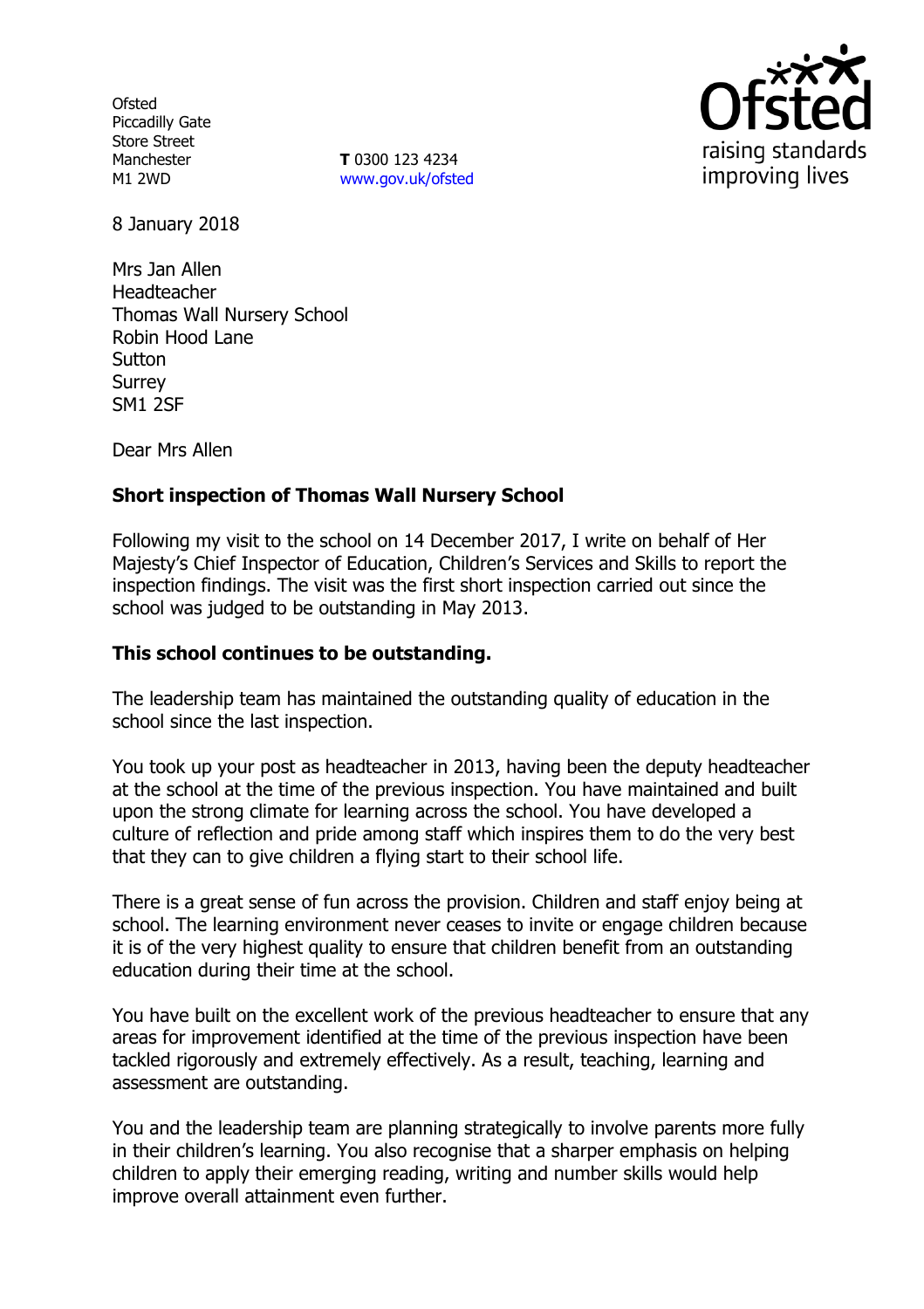

## **Safeguarding is effective.**

The school has robust systems in place to safeguard children. You and the other designated leads know the children, their families and the community very well. You ensure that staff are well trained and vigilant about safeguarding. Referral systems are understood and used appropriately by all staff. All appropriate checks are made when new staff are recruited. You are proactive in securing local authority support to audit your safeguarding provision. You seek appropriate external advice to meet children's needs.

Your rigour in monitoring the provision ensures that you remind and prompt staff to ensure that children use equipment safely. You ensure that children work safely and happily together when they are not working alongside an adult. This continues to be an important focus for you, given the size and scope of the nursery school.

## **Inspection findings**

- $\blacksquare$  My first focus during the inspection was to evaluate the capacity of the current leadership team to sustain the outstanding quality of education seen during the previous inspection.
- You and your team are rigorous and relentless in your ongoing evaluation of the provision. You are a well-respected, strong leader and you provide an excellent professional role model for your team.
- Governors appointed a deputy headteacher to work with you who has added strong capacity to the existing leadership team. His incisive understanding of the information you gather about children's progress is helping to strengthen further your accurate evaluation of how successful the school is.
- Since the previous inspection, you and the governors have been successful in appointing other key members of staff, such as the teacher in charge of the outstanding assessment and resource base, 'Dragonflies'. Children who have specific learning needs thrive in this provision because of the high-quality teaching and pastoral support they receive, which help them to make excellent progress from their unique and varied starting points.
- You have the highest expectations when you recruit staff and do not appoint if your expectations are not met. This ensures that you have an excellent workforce. Staff are proud to work at the nursery and are committed to constantly reflecting on and improving their skills. You and the deputy headteacher are skilled in monitoring the quality of teaching and highlighting any areas for development. This means that staff receive the right guidance to enhance their skills and to continually improve the stunning learning environments across the provision.
- Governance continues to be a strength of the school. The chair of the governing body has remained in post since the time of the previous inspection and has ensured that governors offer support and challenge to you and your team, in equal measure. For example, governors have set high expectations with regard to attendance and challenged leaders to take action. As a result, attendance is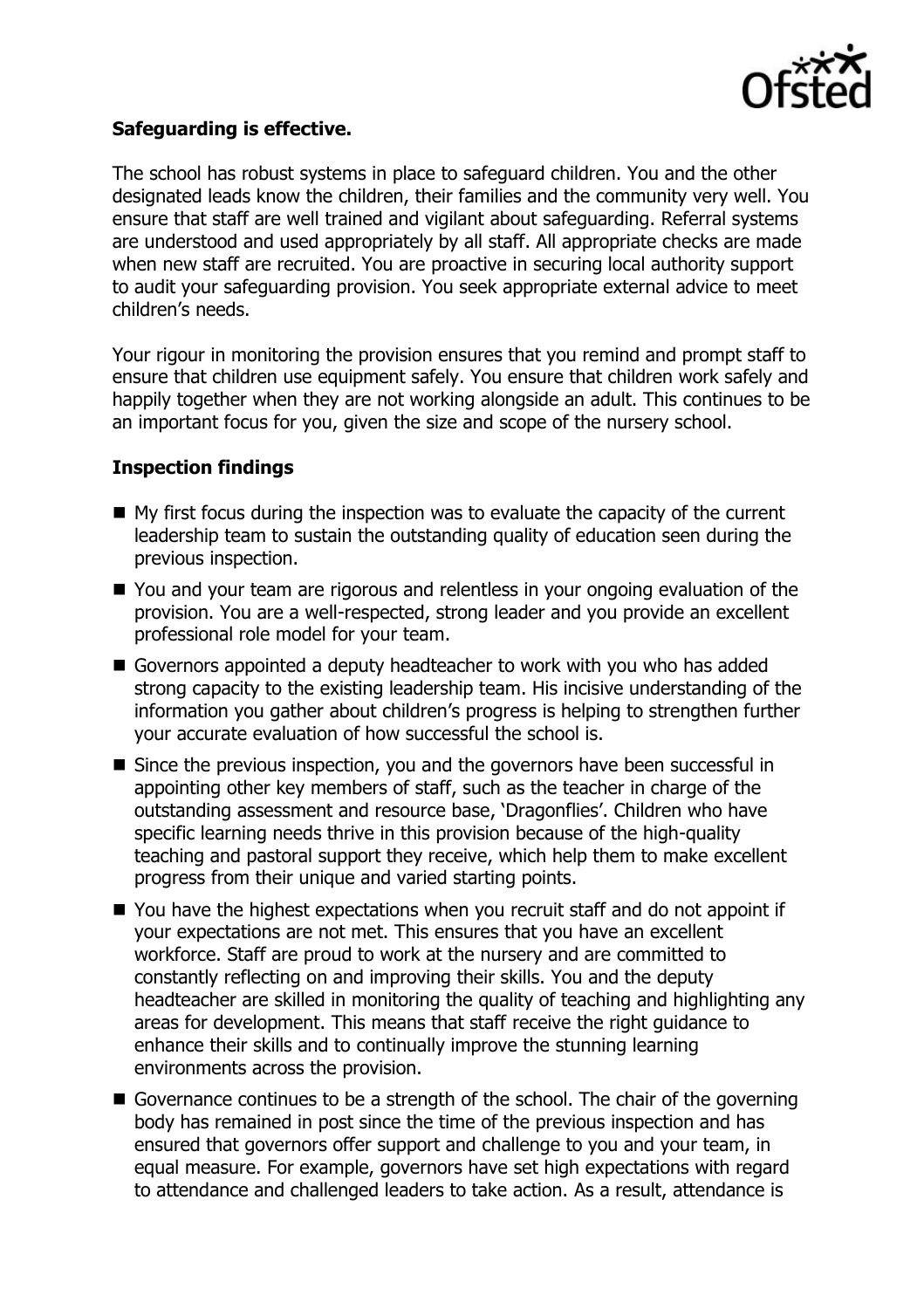

improving.

- $\blacksquare$  My second focus for the inspection was to evaluate how practitioners help children to make good progress from their various starting points when they enter the nursery. I was particularly interested in how staff had strengthened the learning environment to help children be investigative, creative and imaginative in their learning. This was an area that was identified as needing further work at the time of the previous inspection.
- Leaders and practitioners responded positively to this area for development and as a result, the learning environment inspires children to engage in a wide range of stimulating tasks and activities which help them to make very strong progress in all the areas of learning. Governors supported leaders' plans to improve the learning environment and invested funding to develop an exciting mud-play area and secure a range of tools for children to develop their woodwork skills.
- Alongside resourcing, practitioners have benefited from ongoing training to improve their questioning skills. The impact of this was evident throughout the nursery. Practitioners routinely challenge children to think for themselves. For example, when something was not working, an adult said to a child, 'so what do you need to do to fix it?' This helped the child to think, investigate and problem solve. This sort of interaction was typical across the nursery. A strong feature of the school is the children's confidence to be creative and imaginative and to solve problems for themselves.
- The impact of careful planning to ensure that children achieve well in all the areas of learning and the impact of continuing staff training are clear. All groups of children make excellent, sustained progress during their time at the nursery. By the time they leave the nursery, a high proportion of children have attained knowledge and skills which are well above those typical for their age in most areas of learning. While progress is strong in all areas of learning, attainment in number, reading and writing is not as high as the other areas of learning.
- When you and the deputy headteacher observed teaching and learning with me, we noticed that, occasionally, practitioners do not challenge the children as much as they could in developing their early number, writing and reading skills. We agreed that some children were showing that they were capable of moving beyond mark-making to matching sounds to letters and making plausible attempts at writing words. Not all adults were confident in helping children to be successful with this. We also noticed some missed opportunities for children to apply their developing number skills to the wonderful real-life situations available to them across the school's learning environment. Sometimes, practitioners do not have the highest expectations for what children can achieve in these key aspects of learning. Occasionally, adults show children key skills but then fail to let children apply these skills themselves. For example, children were shown how to identify sounds in words for spelling. They were not then given the opportunity to practise doing this for themselves by articulating the sounds and blending them together.
- **Parents speak very highly of the nursery school. Despite this, 'learning journeys'** (books created to chart children's progress) show limited involvement from parents in their children's learning. You recognise that this is still an area for